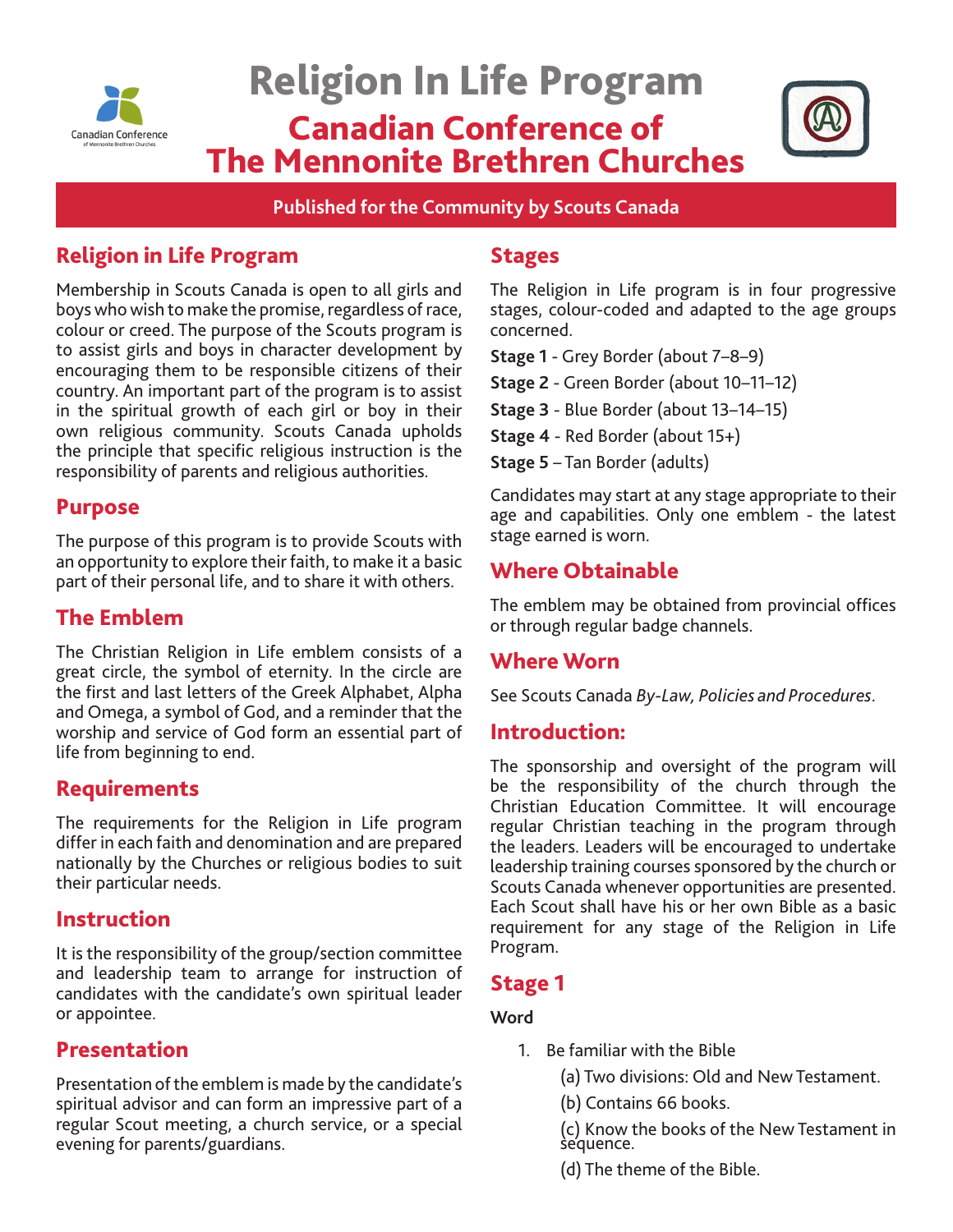- 2. Read:
	- (a) John chapters 1–4;
	- (b) I John chapters 1–5;
	- (c) Matthew chapters 5–7;
	- (d) Jonah chapters 1–4;
	- (e) Psalm 119:1–176.
- 3. Know by memory: (a) John 1:12 (b) John 3:16 (c) Revelation 3:20.
- 4. Give content of:

(a) Psalm I (b) Psalm 23

### **Worship**

- 1. Explain some of the things you feel and say when you worship God.
- 2. Be regular in attendance at Sunday School and Church.
- 3. Participate in daily Bible reading and prayer.

### **Witness**

- 1. Explain the term "a witness for Christ".
- 2. Explain how your behaviour at home, school, church and Cubs can be a witness for Christ.

# Stage 2

### **Word**

- 1. Read the following books of the Bible:
	- (a) Mark (b) Esther (c) John (d) Joshua
- 2. Know by memory:
	- (a) Psalm I (b) Isaiah 53:1–10
	- (c) Exodus 20:1–17 (d) Matthew 5:3–12
- 3. Give content of: (a) John 3:1–21 (b) Jonah

### **Worship**

- 1. Be regular in attendance at Sunday School and Church.
- 2. Write a prayer using each of the following elements: Adoration, Confession, Thanksgiving, Petition and Intercession.
- 3. Practise daily Bible reading and prayer.

### **Witness**

- 1. Perform some service for your church (ushering, clean-up, etc.)
- 2. Perform some service, alone or with others, to your community.
- 3. Relate your Promise to the Ten Commandments and show how to apply them in everyday life.
- 4. Seek to bring others to church, Sunday School or to Christ Himself.

# Stage 3

### **Word**

- 1. Read: (a) Judges (b) Daniel (c) Romans to Colossians
- 2. Know by memory: (a) Psalm 23 (b) John 1:1–14 (c) I Cor. 13:1–8.
- 3. Give Content of: (a) Matthew 22:37–40 (b) Genesis 1–3.

### **Worship**

- 1. Explain the meaning of baptism and of the Ordinance of the Lord's Supper.
- 2. Explain the following terms: (a) Lordship of Christ (b) Salvation by faith (c) Priesthood of all believers (d) Anabaptist.
- 3. Write a short account of the history of the Mennonite Brethren Church.
- 4. Take notes of at least two sermons and discuss them with your parents or pastor.
- 5. Practise daily Bible reading and prayer.

### Witness

- 1. Participate in some service for the church (ushering, clean-up, etc.).
- 2. Participate in some worthy community project.
- 3. Prepare a written or oral presentation on what your faith in Jesus Christ as personal Saviour means to you and discuss it with your pastor.
- 4. Share your faith in Christ with others.

# Stage 4

Note: As a prerequisite to Stage 4, Stage 3 must be completed.

### **Word**

- 1. Read: (a) Entire New Testament (b) Proverbs (c) Genesis (d) Psalms (e) Isaiah.
- 2. Know by memory: (a) Psalm 119:9–16 (b) Psalm 119:105–112 (c) Isaiah 40:29–31 (d) Luke 2:1–20 (e) John 20:31 (f) 2 Timothy 3:14-16.